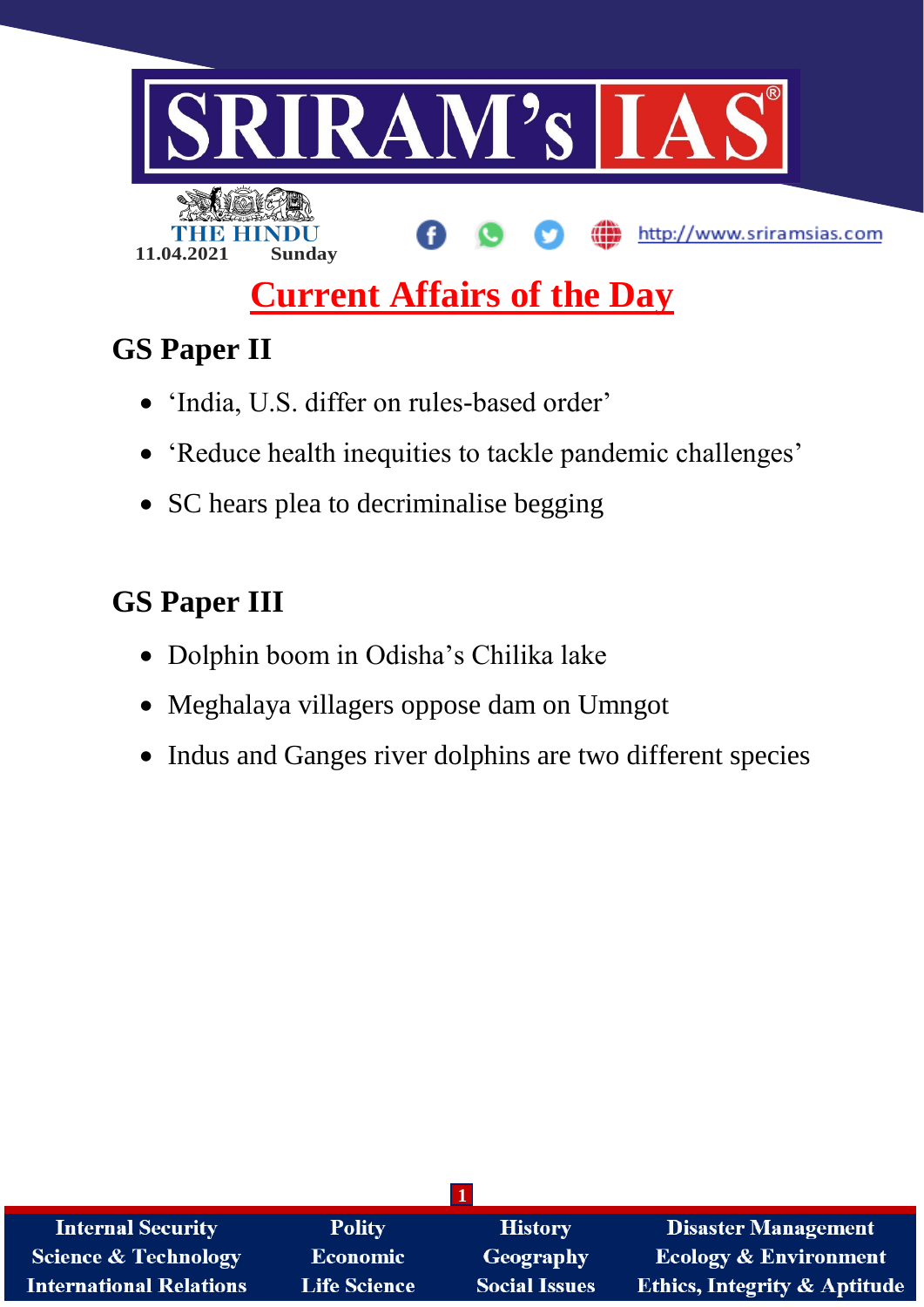

**Context:** Recently, India protested against a U.S. decision to conduct a patrol in the Indian Ocean in India's exclusive economic zone (EEZ) near Lakshadweep. The U.S said it had conducted the "freedom of navigation operation" (FONOP) to challenge India's "excessive" maritime claims. The latest FONOP underlines both countries have "huge differences" when it comes to what a "rules-based order" means for the region.

## **UNCLOS (UN Convention on the Law of the Sea):**

- 1. UNCLOS is fairly straightforward on this. You have a 12 nautical mile territorial sea, an additional 24 nautical miles as a contiguous zone where you can have some law and order, policing etc., and a 200 nautical mile EEZ which you are free to exploit, with fisheries or sea-bed mining but where you do not have territorial rights.
- 2. Military ships can go through even territorial waters on what is called innocent passage. But India insists on notification not only for its territorial waters but even its EEZ.
- 3. In Lakshadweep, there is another complicated issue called Straight Baselines, which allows countries to claim a larger area of water around an island group. The U.S. has challenged that as well.
- 4. UNCLOS does not permit continental states like India to claim Straight Baselines, but only archipelago states like Indonesia or the Philippines.

## **The "freedom of navigation operation" (FONOP)**

- 1. At the end of the day, when the U.S. talks about a rules-based international order, India is not following it. Neither the Straight Baseline claim nor notification is rules-based.
- 2. It is left to wonder whether there is a message to both China and India. The message to China, whose extravagant claims the U.S. has challenged in the South China Sea, is 'we don't do this only to you'. To India, it is 'straighten out your rules-based order business'.

## **India and US divergence:**

1. It is to be presumed when you say rules-based order, you're talking about UNCLOS. On what basis the Quad can implement UNCLOS. Based on the U.S.-based understanding or Indian understanding, there are huge differences.

| <b>Internal Security</b>        | <b>Polity</b>       | <b>History</b>       | <b>Disaster Management</b>              |
|---------------------------------|---------------------|----------------------|-----------------------------------------|
| <b>Science &amp; Technology</b> | <b>Economic</b>     | Geography            | <b>Ecology &amp; Environment</b>        |
| <b>International Relations</b>  | <b>Life Science</b> | <b>Social Issues</b> | <b>Ethics, Integrity &amp; Aptitude</b> |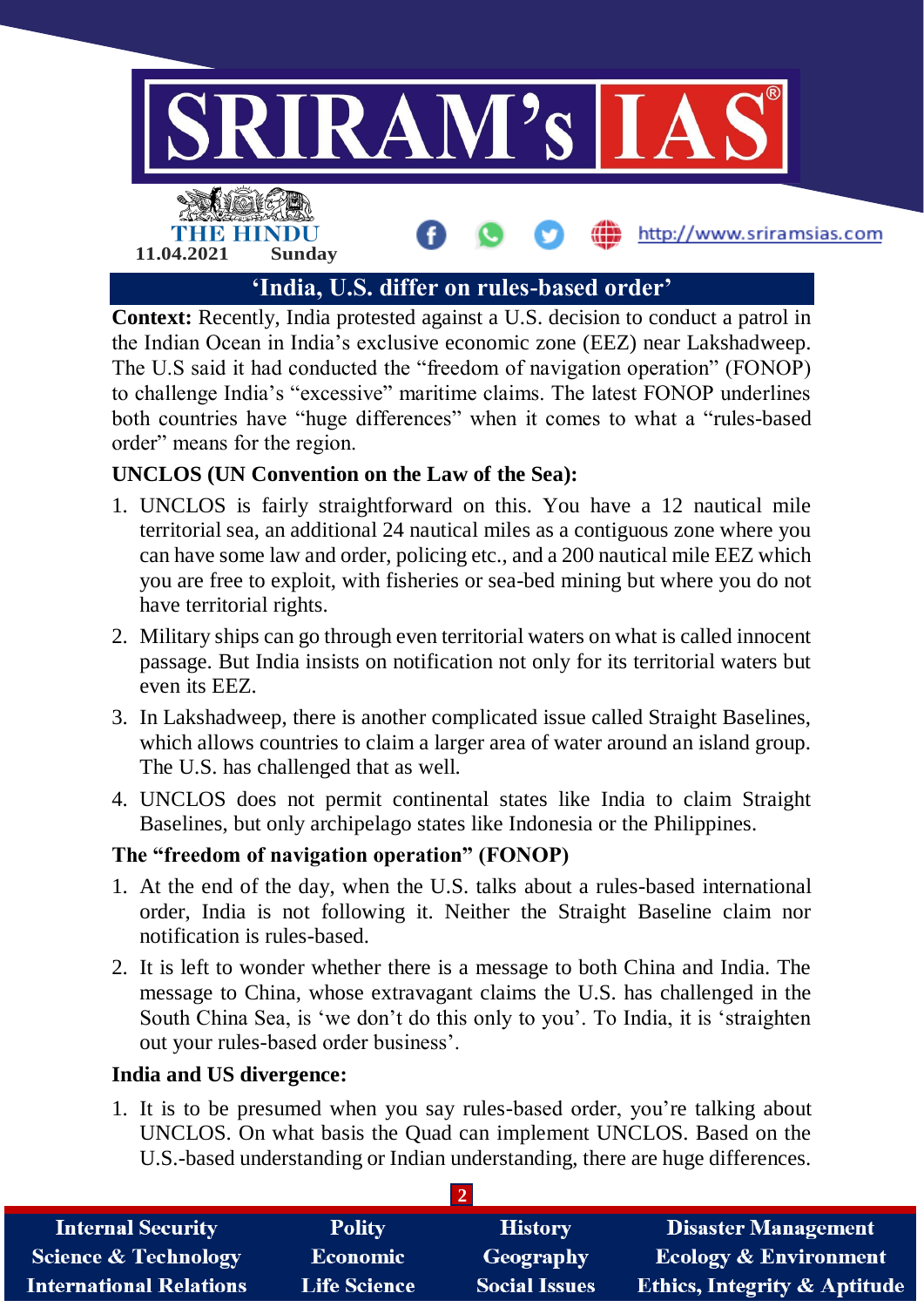

- 2. At the end of the day, international law is about might being right. What the U.S. does as FONOPs, only the U.S. can do. When a Chinese surveillance ship came near the Andamans, the Indian Navy allegedly chased it away. Now, you don't chase away the U.S. Navy.
- 3. The other future scenario to consider is, If the Pakistan Navy come by and send a ship through India's EEZ, or the Chinese and Pakistanis carry out a joint exercise there, then. Perhaps UNCLOS itself needs revisiting.

# **'Reduce health inequities to tackle pandemic challenges'**

A study on the public health situation during the COVID-19 pandemic here has recommended urgent action for reducing health inequities to face the challenges posed by the spread of the infectious disease that has led to the loss of livelihood and productivity, increase in poverty and decline in nutrition levels.

#### **Highlights:**

- 1. Jaipur-based Indian Institute of Health Management Research (IIHMR) has identified some primary aspects of inequities while underlining the need to integrate and address various determinants at the individual, community and health system levels. Its study found that 40% of the health outcomes could be measured through social determinants.
- 2. Lack of accessibility and affordability, poverty, lack of education, inequitable distribution of income and lack of proper nutrition were the gaps that had caused major concerns in the health sector during the pandemic. The transformation of public health could only be achieved through equity.

#### **Global collaboration**

- 1. The study affirmed that the global health leadership should work together, improve data collection, identify and tackle the root cause of inequities and act beyond borders by sharing resources such as testing kits, treatment drugs and vaccinations with low-income countries.
- 2. India has been able to fill the gaps for maternal mortality and child mortality, but nutrition has been a challenge. This is primarily because of the factors of deprivation playing a huge role.
- 3. Along with the bridging of gaps caused by inequities, a larger picture of health should be highlighted through Sustainable Development Goals with the focus on universal health coverage.

| <b>Internal Security</b>        | <b>Polity</b>       | <b>History</b>       | <b>Disaster Management</b>              |
|---------------------------------|---------------------|----------------------|-----------------------------------------|
| <b>Science &amp; Technology</b> | <b>Economic</b>     | Geography            | <b>Ecology &amp; Environment</b>        |
| <b>International Relations</b>  | <b>Life Science</b> | <b>Social Issues</b> | <b>Ethics, Integrity &amp; Aptitude</b> |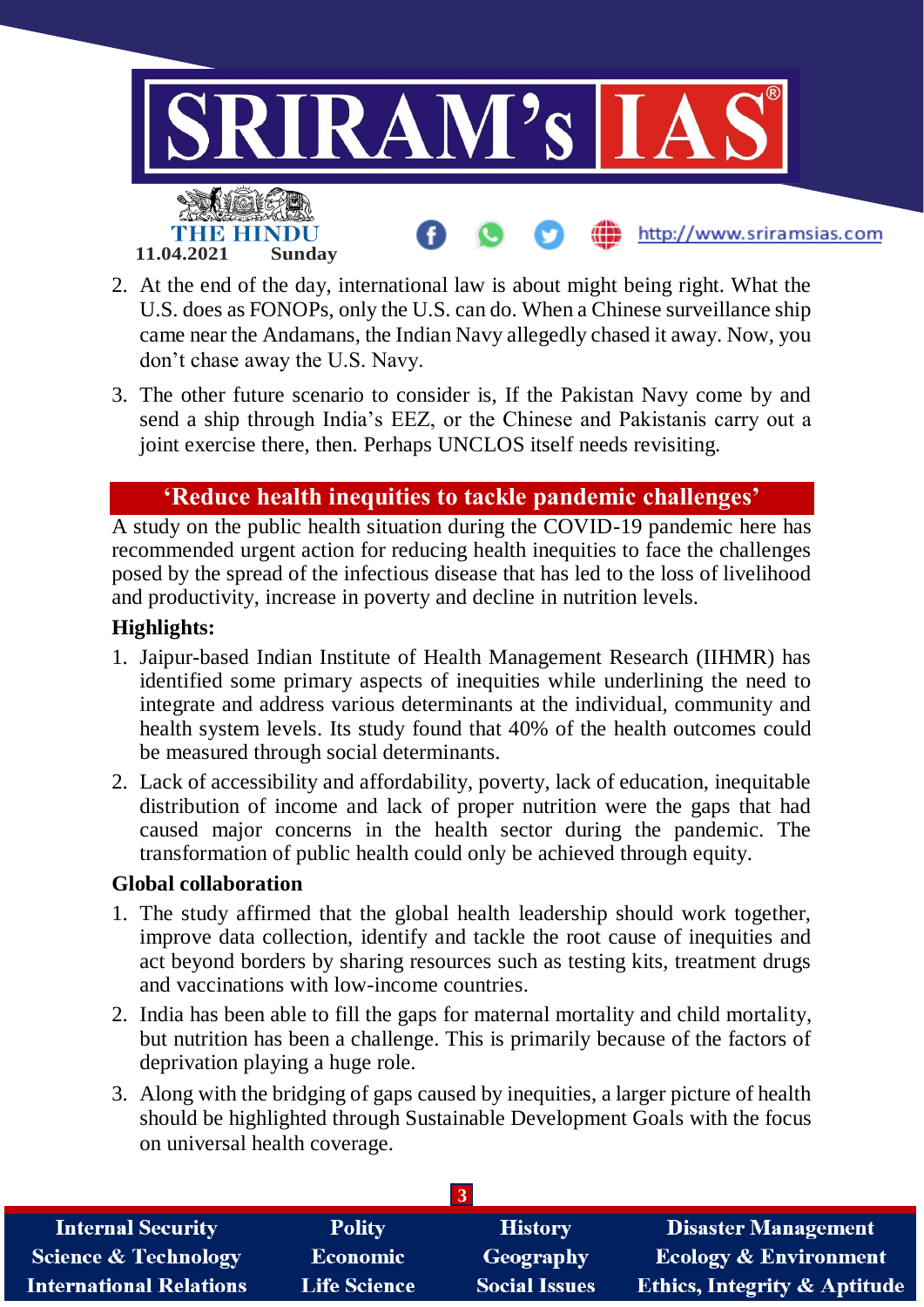

The Supreme Court has asked the Centre and four States to file their response within three weeks on a plea seeking a direction to repeal the provisions criminalising begging.

# **Highlights:**

- 1. The top court sought a response from the Centre, and five States on the plea which claimed that the sections of the statute criminalising begging were violative of constitutional rights.
- 2. The plea has referred to the August 2018 verdict of the Delhi High Court which had decriminalised begging in the national capital and said provisions of the Bombay Prevention of Begging Act, 1959, which treats begging as an offence cannot sustain constitutional scrutiny.
- 3. The provisions of the statutes criminalising the act of begging put people in a situation to make an unreasonable choice between committing a crime or not committing one and starving, which goes against the very spirit of the Constitution and violates Article 21 i.e. Right to Life," said the plea.
- 4. Referring to the Census 2011, the plea has said the total number of beggars in India is 4,13,670 and the number has increased from the last census.

## **Social security**

- 1. It said the government had the mandate to provide social security to everyone and ensure that all had basic facilities, as embedded in the Directive Principles of State Policy in the Constitution.
- 2. However, the presence of beggars is evidence that the state has failed to provide these basic facilities to all its citizens, thus instead of working on its failure and examining what made people beg, criminalising the act of beggary is irrational and against the approach of a socialist nation as embedded in the preamble of our Constitution.

| <b>Internal Security</b>        | <b>Polity</b>       | <b>History</b>       | <b>Disaster Management</b>              |
|---------------------------------|---------------------|----------------------|-----------------------------------------|
| <b>Science &amp; Technology</b> | <b>Economic</b>     | Geography            | <b>Ecology &amp; Environment</b>        |
| <b>International Relations</b>  | <b>Life Science</b> | <b>Social Issues</b> | <b>Ethics, Integrity &amp; Aptitude</b> |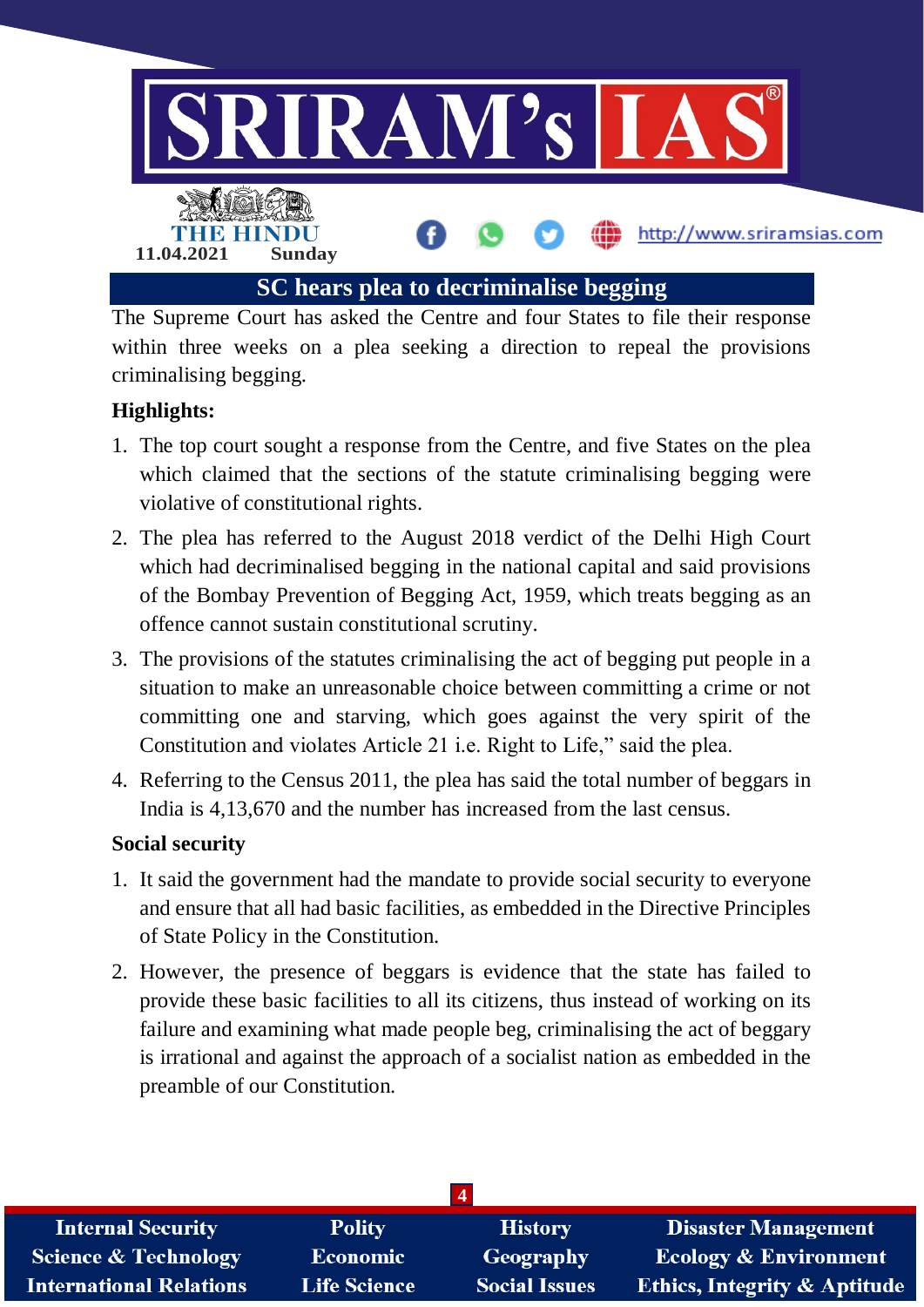

along the Odisha coast has doubled this year compared with last year.

#### **The dolphin census**

- 1. Three species were recorded during the census, with 544 Irrawaddy, bottlenose and humpback dolphins sighted this year, compared with 233 last year.
- 2. Wildlife activists are elated over the sizeable growth in the population of endangered Irrawaddy dolphins, which are mostly found in Chilika lake, jumping from 146 in 2020 to 162 this year. Apart from Chilika, 39 Irrawaddy dolphins were sighted in the Rajnagar mangrove division.

# **Meghalaya villagers oppose dam on Umngot**

Stiff resistance from at least 12 villages in Meghalaya has cast a cloud on a 210 MW hydroelectric project on Umngot, considered India's cleanest river.

## **Highlights:**

- 1. The villages are near the border with Bangladesh in East Khasi Hills district but the dam is proposed upstream in the adjoining West Jaintia Hills district.
- 2. The Meghalaya State Pollution Control Board (MSPCB) had on Friday scheduled a public hearing for the project to be executed by the Meghalaya Energy Corporation Limited.
- 3. Hundreds of people from more than a dozen villagers obstructed officers from conducting the public hearing at Moosakhia in West Jaintia Hills district on Friday. The MSPCB officials faced a similar situation at Siangkhnai in the East Khasi Hills district on Thursday.
- 4. Everyone is against the mega-dam project as their livelihood is dependent on the river. The locals fear that the project if executed, would cause irreparable losses by wiping out their areas from the tourism map.
- 5. The project documents say people of 13 villages along the Umngot are likely to lose 296 hectares of land due to submergence if the dam comes up.

| <b>Internal Security</b>        | <b>Polity</b>       | <b>History</b>       | <b>Disaster Management</b>       |
|---------------------------------|---------------------|----------------------|----------------------------------|
| <b>Science &amp; Technology</b> | <b>Economic</b>     | Geography            | <b>Ecology &amp; Environment</b> |
| <b>International Relations</b>  | <b>Life Science</b> | <b>Social Issues</b> | Ethics, Integrity & Aptitude     |